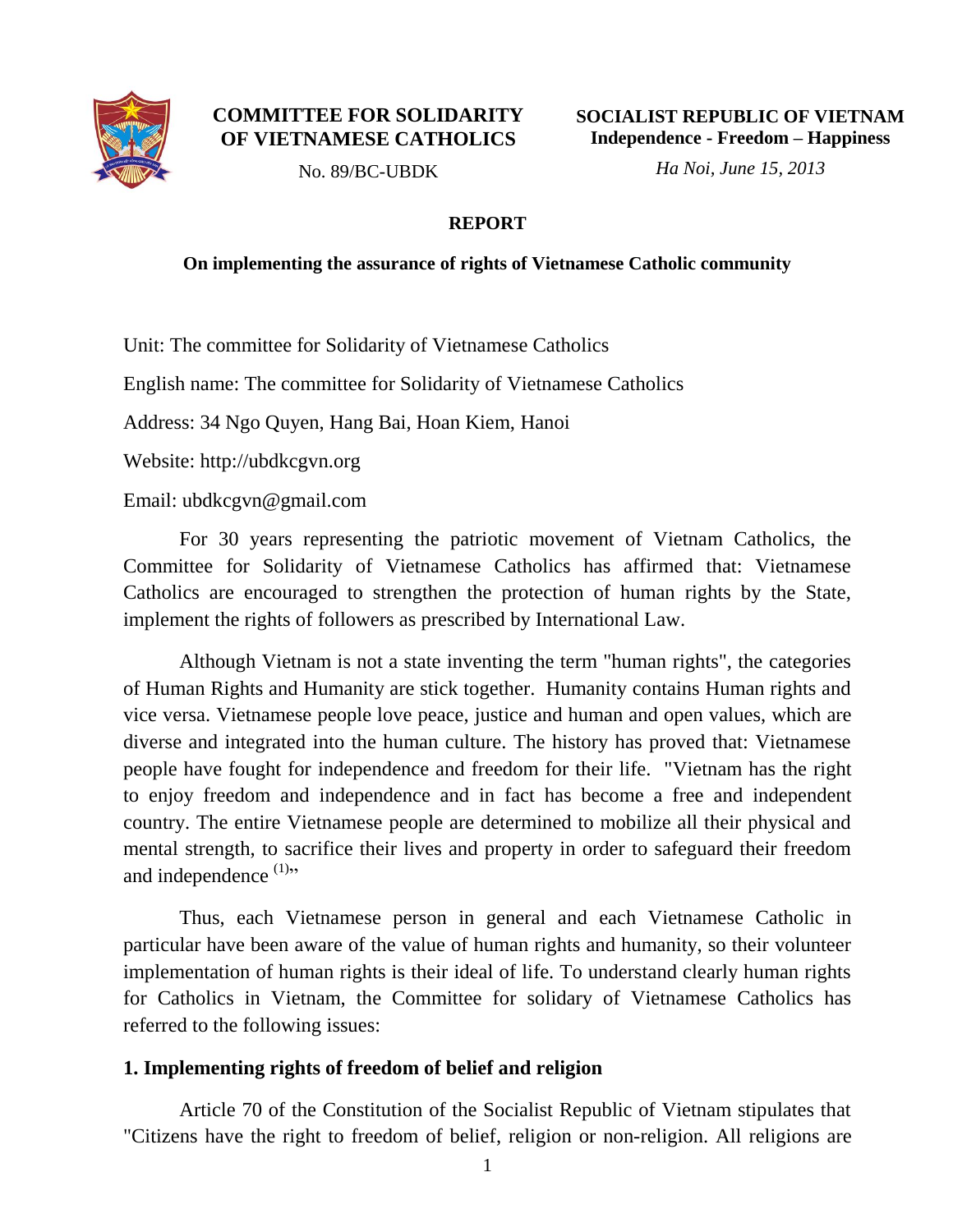equal before the law. The worship places of all faiths and religions are protected by law. No one can violate freedom of belief, religion or abuse beliefs and religions to contravene the law and State policies<sup>(2)</sup>". The above Constitution has been highly appreciated by UNPO: the Vietnam government should be praised as it put down some basic rights as freedom of religion in its Constitution and approved International Standards on human rights. The Vietnamese State has considered beliefs and religions as inevitable demand of human beings and constantly strive to ensure religion and belief life for its people.

- *Ensuring the religion building and organization*: Catholic Church in Vietnam has 26 dioceses in 3 provinces across Vietnam. Vietnam Episcopal Council is the highest leading agency of the Catholic Church in Vietnam setting the pastoral direction "Living *out the Gospel in the midst of the Nation* to serve the welfare of the people" (General mail of 1980)

- *Ensuring the religious activities*: Catholics publicly attend religious ceremonies in places of worship. The State pays attention to, visits and encourages as well as congratulates Catholics in such important occasions as Christmas, helping Catholic Church to organize Year of God 2010, Congress of God, Asian Congress of Co-Bishops, etc.

- *Ensuring extension of missionary*: After Catholicize has been imported in Vietnam for nearly 500 years, 7 million of indigenous people have received ideology of Catholicize. In 1960, there were 2,094640 Catholics, accounting for about 6.93% of the population, and for 7 years from 2000 to 2007, the number of people who have received the sacrament of baptism at adulthood were more than 35,000 persons/year. This is really a big figure. Bui Chu (Nam Dinh) – Phat Diem (Ninh Binh province) and Xuan Loc (Dong Nai) are now home to Catholic followers in Vietnam at the rate of 10% of the population.

In parallel with the resettlement policy, Catholicize is welcomed by minorities of mountainous North West provinces and Highlands such as Son La, Yen Bai, Cao Bang, Lam Dong, Dak Lak, etc. Many dioceses and parishes have been founded; numerous dioceses have been raised into parishes, which are managed by priests; now Catholics have not to go far away to attend the prosperity ceremony. To meet the aspirations of the Catholic minority, the State has facilitated legal procedures, allocated land to build places of worship and restructured clean and beautiful Cathedral. Specifically, in 2009, Vo Nhiem Bui Chu Major Seminary (Xuan Truong, Nam Dinh) was founded, began enrollment and training priests of Session 1 of 2010. The launch of the Major Seminary affirmed the spirit and determination of the Church and support as well as consent of the State of Vietnam on ensuring freedom of religion rights of followers.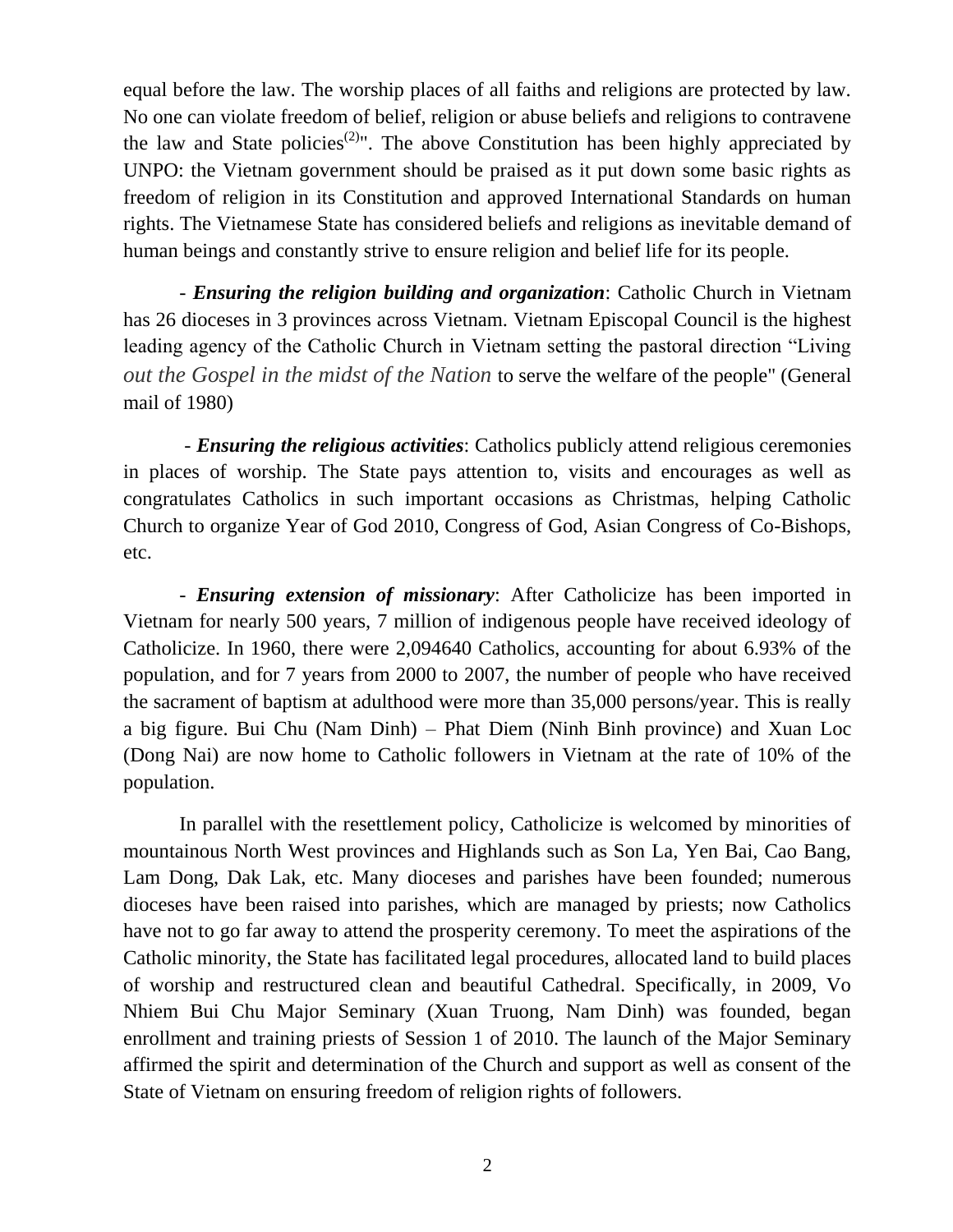- *Ensuring the development of missionaries*: the training of seminarians and clergymen to become priests is the duty of minor seminary and major seminary, which is focused on human, intellectual, moral and pastoral training in the period of 6-8 years. The State does not intervene in the training and facilitate the ordain of priests and bishops. Up to now, there have been 108 bishops, including 5 receiving Cardinal. Obviously, the Church has never had such a large number of bishops, priests, seminarians, clergymen and catechists. Most cathedrals and old facilities have been restored. Many cathedrals and new facilities have been newly constructed. The difficulties and limitations of the admission of congregations and major seminaries as well as the ordain of basic priests, etc have been solved. Seminaries, academies of congregation, as well as the pastoral center of Dioceses are in a normal operation.

## **2. Performance of other human rights**

Human right in Vietnam is determined as the combination of all social relations to enforce human rights in Vietnam. Therefore, the Government of Vietnam also recognized International declaration on human rights as universal values and signed a commitment to comply with International Covenant on civil and political, economic, social and cultural rights.

In addition, Vietnamese Catholics are citizens and part of Vietnamese people. Therefor, the Vietnamese Catholics are not only taken care of their spiritual life, freedom of religion and belief, but also guaranteed civil rights as equal as other citizens of the country by the State. This is stipulated in Chapter V of the Constitution. Some basic rights are presented herein:

- *Ensuring press freedom*: in Vietnam, there have been 55 publishers, over 700 newspaper offices with nearly 900 publications, 68 radio stations, televisions, hundreds of online newspapers and thousands of online news pages. Information network is constantly updated and a forum for the community to show a common voice. In particular, many of which represent a particular voice of the religious lives, namely Vietnamese Catholics newspaper, Catholic and National newspaper, Communion magazine of the Vietnam Bishop Council.

- *Ensuring freedom of speech*: going hand in press freedom, all citizens are involved in giving comments under various forms. State agencies, hospitals and schools have suggestion boxes where receive comments of people. Some government agencies such as the people's Committee, Vietnam Fatherland Front have a citizen-reception room to listen their aspirations and proposals. It is also one of four specified tasks in the Charter of the Committee for Solidarity of Vietnamese Catholics: "Gathering and reflecting legitimate aspirations of faithful persons to the Party, State, Vietnam Fatherland Front to protect the legitimate rights and interests of Catholics"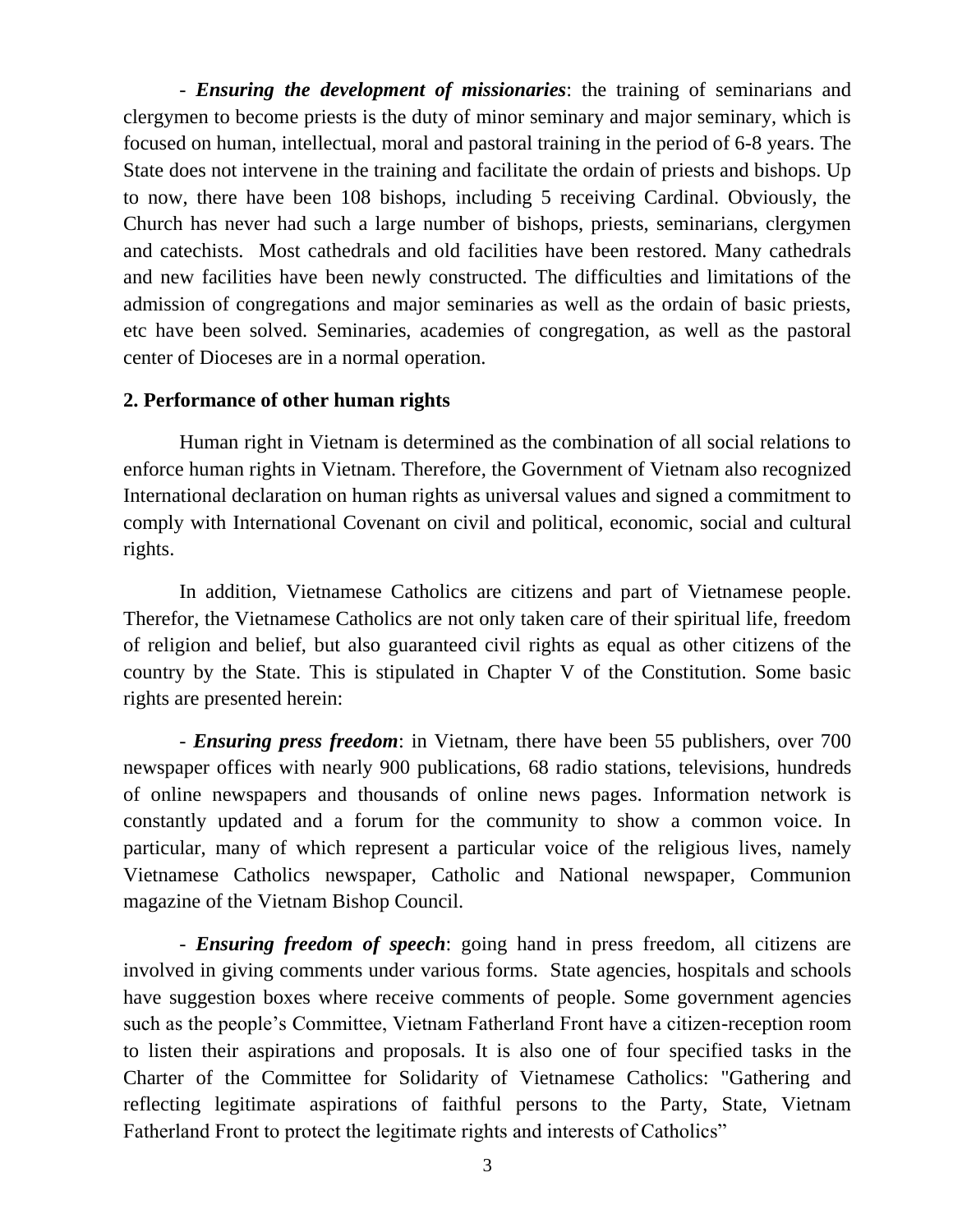- *Ensuring the right to participate in the State and society management*: The State encourages priests, clergymen, and Catholics to participate in social work such as National Assembly, People Council, Vietnamese Fatherland Front and other social organizations; and to give comments on legal document system for nation-building. Of which, the gathering of comments from people of all strata, including Catholics for the revised draft of the 1992 Constitution has been conducted recently.

- *Ensuring the right to participate in education and health work*: Catholics, dignitaries who are citizens qualified under particular regulations of the health and education sector are accepted by the State to participate in health, education work to solve problems of the society. Various kindergartens, elementary schools, hospitals have been opened by the active and effective religions, namely hospital…...... (Bui Chu), Anh Duong Private Kindergarten (Phaolo - Hanoi), Anh Dao National Standard Private Kindergarten (Immaculate - Hue), Binh Minh Private Kindergarten (District 2, Ho Chi Minh city)...

- The right to participate in charitable activities: The State calls and encourages individuals and organizations to be actively involved in charitable work and promote humanitarian tradition of "Good leaves protect torn ones" of the Vietnamese people.

Most dioceses have established Caristas to contribute to daily porridge for poor patients, providing free lodging for poor students, voluntarily fostering orphans, disabled children, taking care of people infected HIV/AIDS, etc. Even in many localities, Catholics have generated, specified their charitable movements in line with actual  $circumstances, namely corneal *donation movement*<sup>3</sup> (Ninh Binh). This result somewhat$ shows the closed relationship between Catholics and the Vietnamese community.

# **3. Some challenges and limitations in ensuring human rights of Vietnamese Catholics**

Assurance of human rights is of a prime target for each country, including Vietnam. To this ends, Vietnam strives to improve its synchronous legal system as well as research and learn experience of the advanced countries in the world. However, there remain some challenges and limitations in the implementation of the assurance of rights of religious people:

- From taking advantage of religion, enemy forces always define "religious freedom" as the main priority in their policy toward Vietnam, they sought all means to separate religions from management of the State, destroying the building and protection of Vietnam with their focus on some main activities: First, seeking the support and passing legal statutes to take advantage of religious problems for their intervention and sabotage. Second, tolerating, supporting reactionary forces in overseas religious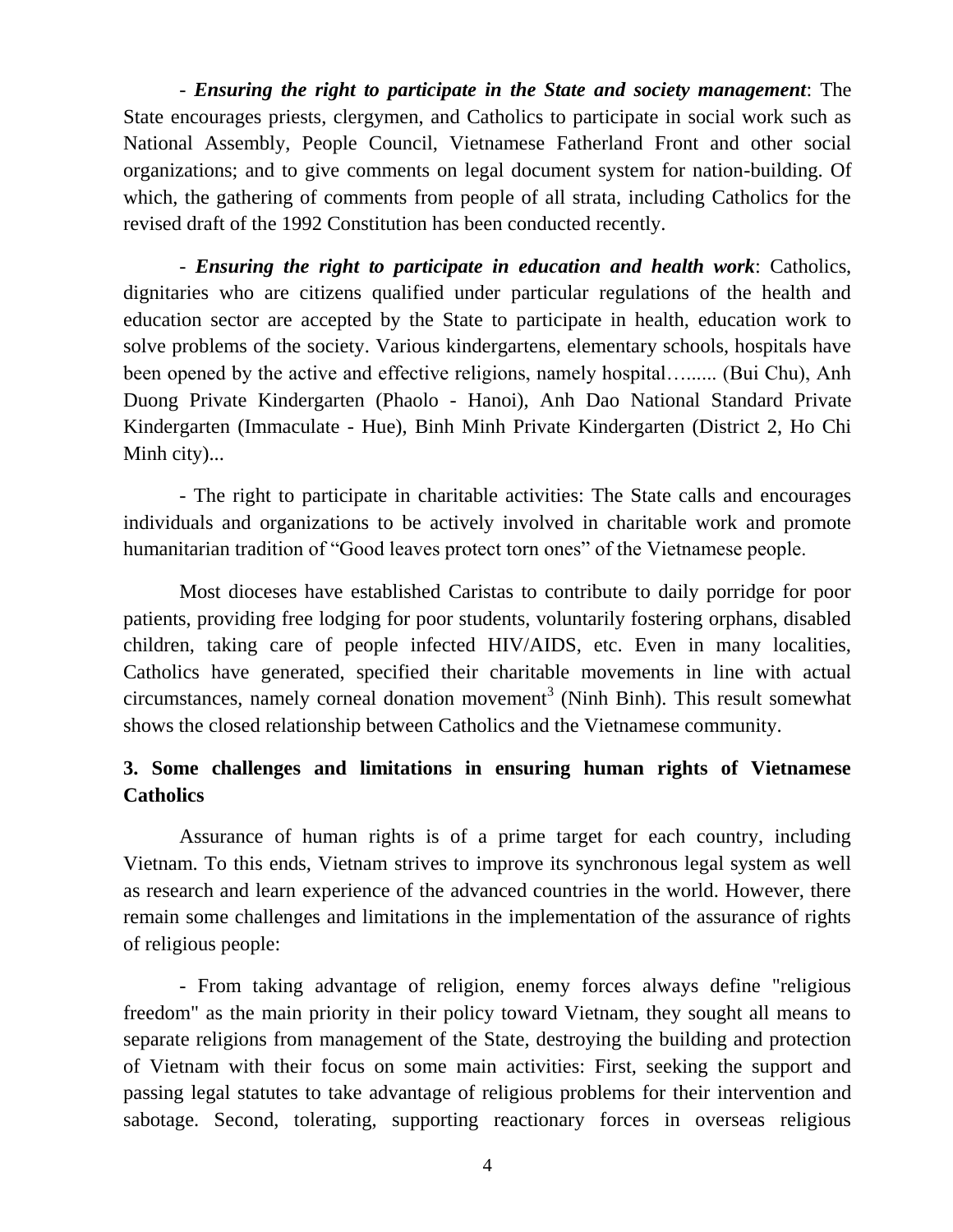Vietnamese people to organize activities against Vietnam. Third, supporting, inciting and directing extreme domestic religious objects to organize activities against Vietnam. It can be said that these activities are in fact violating the human rights of Catholics because it goes against the legitimate aspirations of Catholics with the direction of Vietnam Bishops Council of "*Living out the Gospel in the midst of the Nation* to serve the welfare of the people  $(4)$  ".

- From taking advantage of land disputes, hostiles fight against the government, instigating and inciting Catholics to participate in political demonstrations, destabilizing the social order, creating a pretext for external hostile forces to intervene. Land is the common property of the people, including the Catholic population. The State guarantees freedom to live and reside by allocation of land for individuals, collective groups for use, granting the land use rights certificate for citizens or collective heads as citizens of the Socialist Republic of Vietnam. On the other hand, in the society, the human beings always have a relationship with each other, rights going in hand with interests. In other words, the interests of each citizen cannot be separated from the benefit of the country and nation. Rights of the individuals cannot be guaranteed if benefits of the nation are not ensured.

With regards to the clarification of the role of the dispute settlement in use and management of land relating to religion, on 06 January 2009, the Government's Prime Minister Nguyen Tan Dung issued Directive 1940/CT-TTg requiring the competent agencies to make review of the master plan of the management and use of land and prompt resolution of religion-related issues on the spirit "of ensuring the harmony between religious interests with the nation's"

- Some religious facilities require opening schools and hospitals but their conditions does not meet separate regulations of the education and health sector in terms of professional qualifications and appropriate facilities. Therefore, the State cannot meet the interests of these facilities to ensure the overall happiness of the community. However, the State encourages and creates favorable conditions for these religious facilities to meet the regulations on taking care of people's health and fostering talents for the country.

- Some comments condemn that Vietnam still maintains the death penalty, which is a violation of the human right to life: People have the right to live, pursuit happiness, so nobody has the right to take the lives of others. It is a truth recognized worldwide. However, to ensure citizens' right to life, the death penalty is considered as dissuasive sanctions to educate others. This penalty is also applied in various countries and necessary for a country on the construction of socialism.